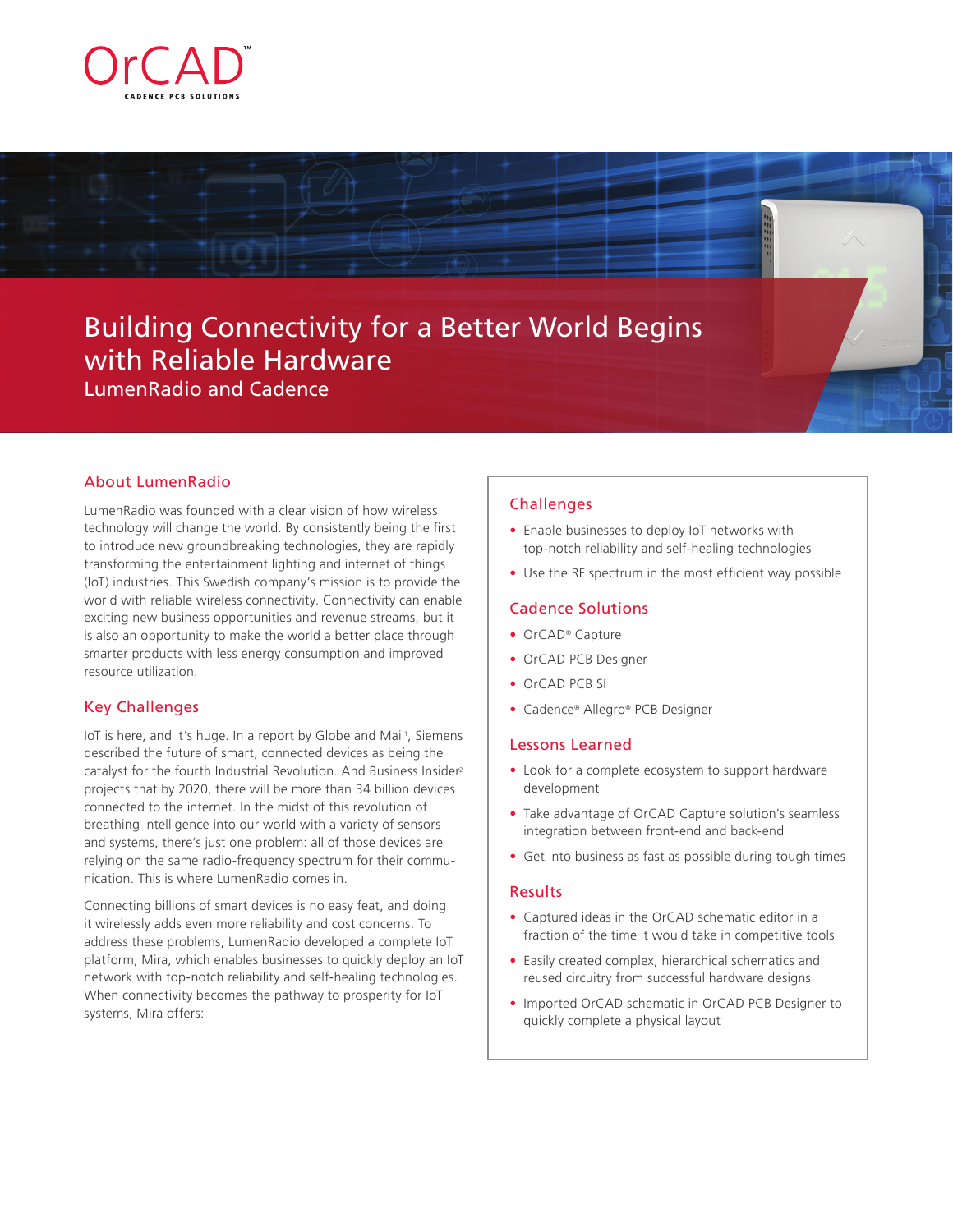- **•** Reliability. Their patented Cognitive Coexistence technology delivers RF signals that are clear from interference and fully secured.
- **•** Scalability. Mira's wireless mesh network technology allows their platform to scale as the needs of a business grow.
- **•** Affordability. Businesses don't need to invest thousands in R&F and certification procedures, Mira handles it all.
- **•** Upgradability. System-wide updates on the Mira platform are deployed in real time without requiring any downtime.

# The Solution

When they set out to create Mira, the question on the minds of Lumen Radio's designers was not just how to develop the most reliable IoT platform, but how to use the RF spectrum in the most efficient way possible. This means not just developing another piece of hardware that broadcasts at all hours of the day. Rather, it requires hardware that is flexible and aware of its surroundings, able to adapt to constantly changing RF traffic at exactly the right time.

To design this hardware, LumenRadio needed the right tools for the job. LumenRadio chose the Cadence solution from day one to design the most reliable hardware for their complete IoT platform. And at the heart of their engineering workflow is OrCAD Capture and OrCAD PCB Designer.

Niclas Norlén, CTO at LumenRadio, said "It was really easy to pick up the basics and start my design. I didn't really need to attend any class. [My previous company] used tools from other competitors, and they were really hard to get started with. I remember I spent days in training just to get started. But OrCAD was easy to get started with, and I could do pretty advanced things with the tools immediately."

# The Results

LumenRadio completed all their schematic designs for their RF hardware in-house, allowing them to take advantage of the OrCAD Capture solutions:

- **•** Ease of use and productivity. LumenRadio was able to easily capture their ideas in the OrCAD schematic editor in a fraction of the time it would take in competitive tools.
- **•** Powerful design entry. OrCAD Capture allowed LumenRadio to easily create complex, hierarchical schematics and reuse circuitry from their successful hardware designs.
- **•** Support for multiple tools. Working with a contractor, LumenRadio was able to easily import their OrCAD schematic in OrCAD PCB Designer to quickly complete a physical layout.

*" Cadence is a strong company. You can expand with Cadence, you have lots of tools. It's a great way forward for us as we are growing, we can just expand what we're using from Cadence."*

## Niclas Norlén, CTO at LumenRadio

# Lessons Learned

As LumenRadio initially outsourced board layout and routing, they looked for a complete ecosystem to support their hardware development. With a large base of OrCAD PCB Designer and Allegro PCB Designer layout experts in Sweden and around the world, there was a natural draw to OrCAD Capture due to the seamless integration between the front-end and the back-end.

"One thing I learned is that you need to get into business as fast as possible during tough times," explained Norlén. "With OrCAD, I got started on day one on my design, and got products ordered [that year] that we were selling to customers. OrCAD was one of the keys for LumenRadio's early success."